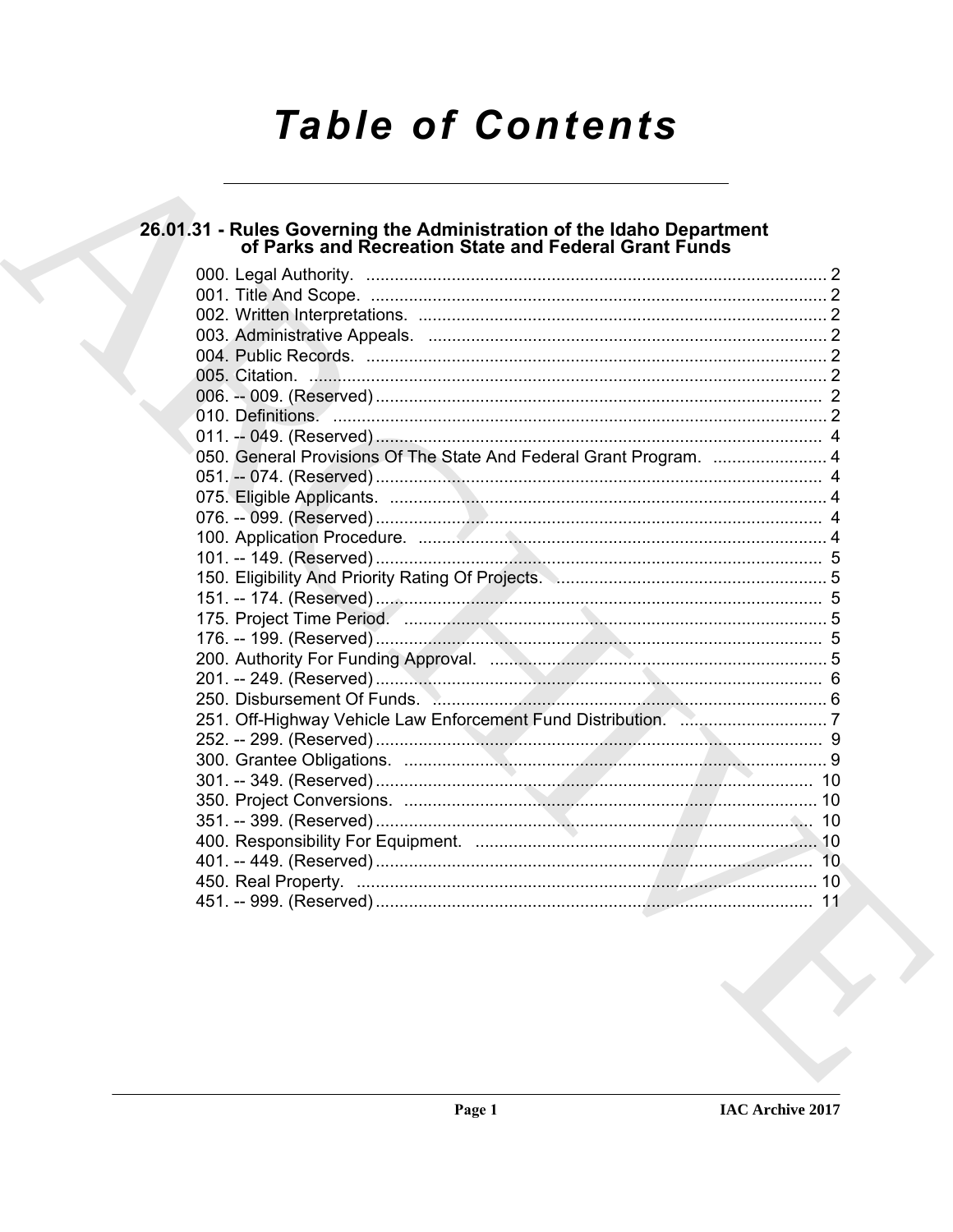#### **IDAPA 26 TITLE 01 CHAPTER 31**

### <span id="page-1-0"></span>**26.01.31 - RULES GOVERNING THE ADMINISTRATION OF THE IDAHO DEPARTMENT OF PARKS AND RECREATION STATE AND FEDERAL GRANT FUNDS**

#### <span id="page-1-1"></span>**000. LEGAL AUTHORITY.**

The Idaho Park and Recreation Board is authorized under Section 67-4223(a), Idaho Code, to adopt, amend, or rescind rules as may be necessary for proper administration of the Department and its programs. (7-1-99) rescind rules as may be necessary for proper administration of the Department and its programs.

#### <span id="page-1-2"></span>**001. TITLE AND SCOPE.**

**01. Title**. The title of this chapter shall be cited in full as Idaho Department of Parks and Recreation Rules, IDAPA 26.01.31, "Rules Governing the Administration of the Idaho Department of Parks and Recreation State<br>and Federal Grant Funds." (4-11-06) and Federal Grant Funds."

**02. Scope**. This chapter establishes procedures for grants administration of the Off-Road Motor Vehicle Account, the Recreational Vehicle Account, the Waterways Improvement Fund, the State Trust for Outdoor Recreation Enhancement, the Recreational Trails Program, the Motorbike Recreation Account, the Cutthroat License Plate Fund, and the Recreational Road and Bridge Fund. This chapter includes requirements for project application, eligibility, review, award and management. (4-11-06) eligibility, review, award and management.

#### <span id="page-1-3"></span>**002. WRITTEN INTERPRETATIONS.**

**CHAPTER SY**<br>**CHAPTER SY**<br>**CHAPTER SY**<br>**CHAPTER SYSTEM AND PRECRETION OF THE IDANT DEPARTMENT<br>
OF PARKS AND PRECRETION STATE AND FEDERAL GRANT FUNDS<br>
100. LEVEL AT IT HORES CONTINUES TO THE UNIT OF THE ARCHITECT OF THE SE** This agency has written interpretations of these rules, in the form of explanatory comments accompanying the notice of proposed rule-making that originally proposed the rules, or documentation of compliance with IDAPA 26.01.01, "Rules of Administrative Procedure of the Idaho Park and Recreation Board," Section 150. In addition, Idaho Department of Parks and Recreation Grant Guidelines prepared and maintained by the Department provide additional interpretation of these rules. These documents are available for public inspection and copying in the central office of the agency.  $(4-11-06)$ 

#### <span id="page-1-4"></span>**003. ADMINISTRATIVE APPEALS.**

Any applicant who may be adversely affected by a final decision, ruling, or direction of the Department may seek relief as outlined under IDAPA 26.01.01, "Rules of Administrative Procedure of the Idaho Park and Recreation Board," Section 250. (4-11-06)

#### <span id="page-1-5"></span>**004. PUBLIC RECORDS.**

The records relative to any grant project are public records, and are to be controlled as outlined under IDAPA 26.01.01. "Rules of Administrative Procedure of the Idaho Park and Recreation Board." Section 300. (4-11-06) 26.01.01, "Rules of Administrative Procedure of the Idaho Park and Recreation Board," Section 300.

#### <span id="page-1-6"></span>**005. CITATION.**

The official citation of this chapter is IDAPA 26.01.31.000 et seq. For example, the citation for this section is IDAPA 26.01.31.005.

#### <span id="page-1-7"></span>**006. -- 009. (RESERVED)**

<span id="page-1-9"></span><span id="page-1-8"></span>**010. DEFINITIONS.**

As used in this chapter: (7-1-99)

**01. Applicant**. An IDPR approved entity, that identifies a need for a project, supplies initial support applies for program grant through the Department. (4-11-06) data, and applies for program grant through the Department.

<span id="page-1-12"></span><span id="page-1-11"></span><span id="page-1-10"></span>**02. Board**. The Idaho Park and Recreation Board. (7-1-99)

**03. County Waterways Committee**. Those committees created by Section 67-7012, Idaho Code, whose purpose is to advise the county on the maintenance and improvements of waterways and expenditures of moneys deposited in the county vessel account. moneys deposited in the county vessel account.

**Section 000 Page 2**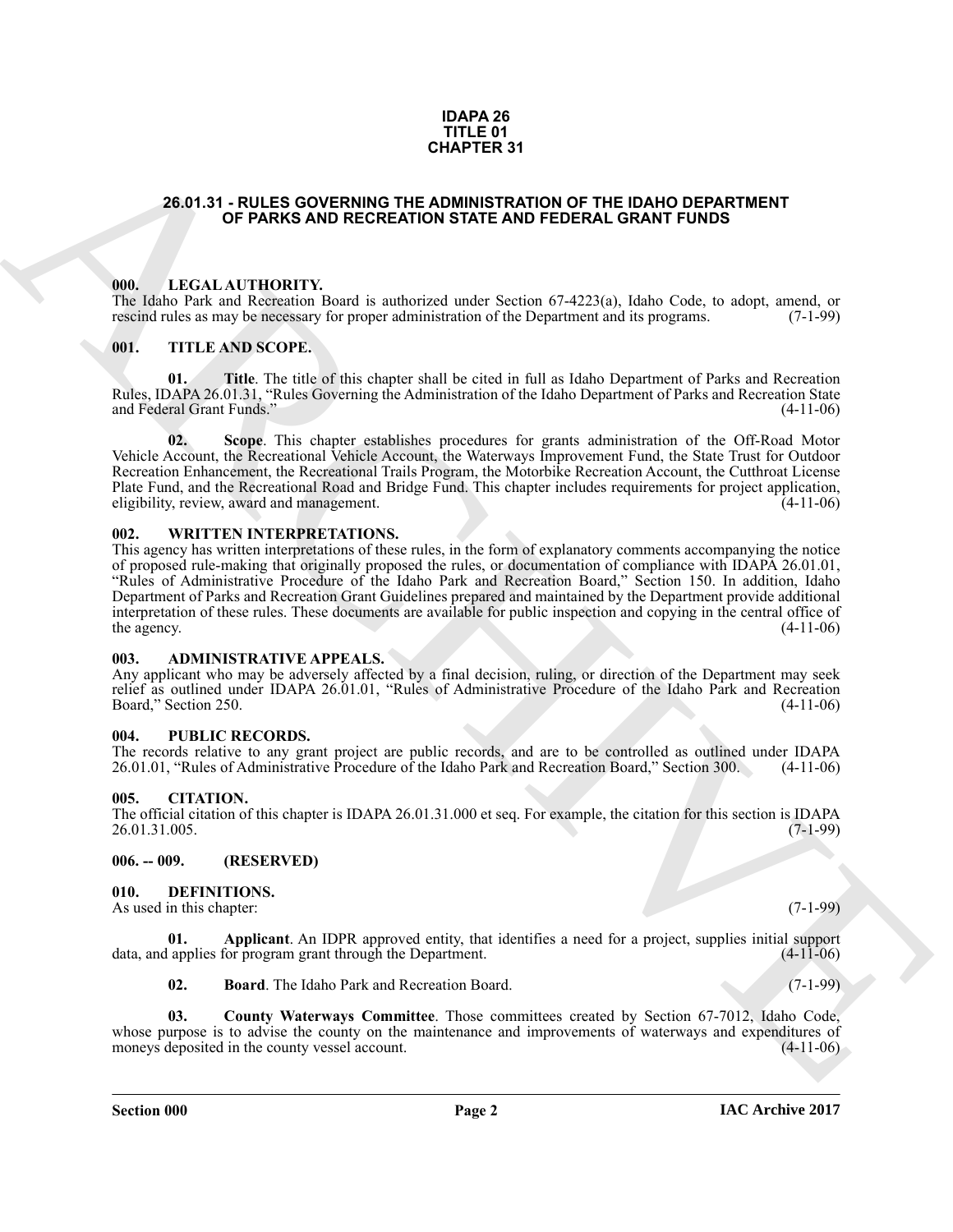**04. Cutthroat License Plate Fund (CLP)**. That portion of the Park and Recreation fund created in Section 67-4225, Idaho Code, received from the sale of cutthroat wildlife license plates.

<span id="page-2-1"></span><span id="page-2-0"></span>**05. Department**. The Idaho Department of Parks and Recreation. (7-1-99)

<span id="page-2-2"></span>**06. Director**. The chief administrator of the Department, or the designee of the Director. (7-1-99)

<span id="page-2-5"></span><span id="page-2-4"></span><span id="page-2-3"></span>**07.** Grant A grant from programs or funds as described in Section 001.02 of this chapter. (4-11-06)

**08.** Grantee. An applicant who receives a grant from the Department for the programs or funds as in Section 001.02. (4-11-06) described in Section 001.02.

**09. IDPR Grant Guidelines**. A compilation of state procedures, rules, and instructions assembled in manual form for dissemination to the potential applicant and public entities that may wish to apply for grants.

 $(4-11-06)$ 

<span id="page-2-6"></span>**10. Management**. The actions taken in exercising control over, regulating the use, operation, and nece of facilities or programs. (7-1-99) maintenance of facilities or programs.

<span id="page-2-7"></span>**11. Motorbike Recreation (MBR) Account**. This account, created by Section 67-7126, Idaho Code, may be used for all of the purposes outlined in Subsection 010.11 of this chapter and rider education programs. When reference is made to the ORMV Account in this chapter, it is intended to include the MBR Fund the same as if it was specifically denoted as such except enforcement of laws and rules governing the use of off-road motor vehicles in Idaho. (4-11-06) Idaho. (4-11-06)

<span id="page-2-8"></span>**12. Off-Road Motor Vehicle (ORMV) Account**. That account created by Section 57-1901, Idaho Code. These moneys may be used to acquire, purchase, improve, repair, maintain, furnish and equip off-road motor vehicle facilities and sites or areas used by off-road vehicles on public or private land, and to assist with enforcement of laws and regulations governing the use of off-road vehicles in the state of Idaho. (7-1-99)

<span id="page-2-9"></span>**13. Off-Road Motor Vehicle (ORMV) Account Advisory Committee**. A nine (9) member been appointed by the Board to advise the Department on matters involving ORMV Fund grants. (7-1-99) committee appointed by the Board to advise the Department on matters involving ORMV Fund grants.

<span id="page-2-10"></span>**14. Project**. An effort to comply with Idaho statutes and rules for which grant funds shall be used to grantee in achieving the objectives of the grant programs. (4-11-06) assist the grantee in achieving the objectives of the grant programs.

**15. Project Manager**. Any individual who has the principle responsibility for the ongoing nent of projects. (7-1-99) management of projects.

<span id="page-2-14"></span><span id="page-2-13"></span><span id="page-2-12"></span><span id="page-2-11"></span>**16.** Public Entity. The state, federal or local government or a subdivision thereof, or an Indian tribe.  $(7-1-99)$ 

**17. Recreational Road and Bridge Fund (RRBF)**. That portion of the park and recreation capital improvement account designated for grants to improve roads, bridges, and parking lots in or leading to park and recreation areas of the state. (4-11-06) recreation areas of the state.

**Expansion of Paints and Records on the line of CLP).** Due into the section of the Section General interest in the section of the line of ClP). Due with the line of the section of the line of the section of the line of th **18. Recreational Trails Program (RTP)**. The account created by the Transportation Equity Act for the 21st Century (Section 1112). This fund may be used for maintenance and restoration of existing recreational trails, development and rehabilitation of trailside and trailhead facilities and trail linkages for recreational trails, purchase and lease of recreational trail construction equipment, construction of new recreational trails, acquisition of easements and fee simple title to property for recreational trails or recreational trail corridors, and the operation of education programs to promote safety and environmental protection as those objectives relate to the use of recreational trails. (4-11-06) recreational trails.

<span id="page-2-15"></span>**19. Recreational Trails Program (RTP) Advisory Committee**. A ten (10) member advisory committee appointed by the Board to advise the Department on matters related to the Recreational Trails Program.  $(4-11-06)$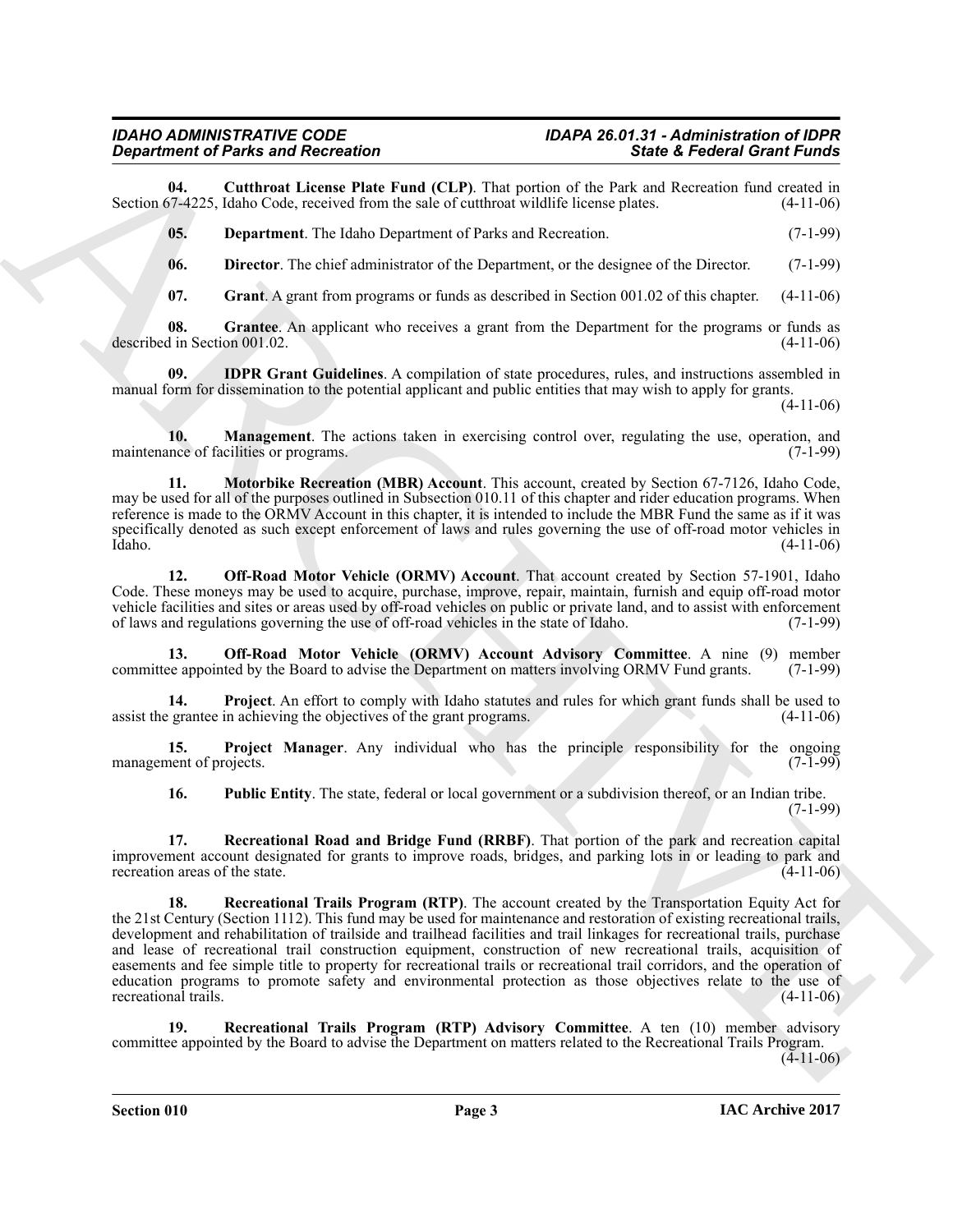<span id="page-3-8"></span>**20. Recreational Vehicle (RV) Account**. That account created by Section 49-448, Idaho Code. The moneys may be used for the acquisition, lease, development, improvement, and maintenance of facilities designed to promote the health. safety, and enjoyment of recreational vehicle users. (7-1-99) promote the health, safety, and enjoyment of recreational vehicle users.

**21.** Recreational Vehicle (RV) Advisory Committee. A six (6) member committee appointed by the advise the Board and Department on matters involving the RV Account. (7-1-99) Board to advise the Board and Department on matters involving the RV Account.

<span id="page-3-12"></span><span id="page-3-11"></span><span id="page-3-10"></span><span id="page-3-9"></span>**22. Staff**. Any individual employed by the Department. (7-1-99)

**23. State and Federal Grant Manager**. The Department administrator in charge of State and Federal grant programs.

**24. State and Federal Grant Program**. That section of the Department responsible for the administration of state and federal grant programs. (4-11-06)

<span id="page-3-14"></span><span id="page-3-13"></span>**25. State Trust for Outdoor Recreation Enhancement (STORE)**. The recreation account created by Section 67-4247, Idaho Code.

**Since**  $\alpha$  **26 Excellent Characteristics 36 Excellent Characteristics 36 Excellent Characteristics 36 Excellent Characteristics 36 Excellent Characteristics 36 Excellent Characteristics 36 Exce 26. Waterways Improvement Fund (WIF)**. That fund created by Section 57-1501, Idaho Code. These moneys may be used for the protection and promotion of safety, waterways improvements, creation and improvement of parking areas for boating purposes, making and improving boat ramps and moorings, marking of waterways, search and rescue, and all things incident to such purposes including the purchase of real and personal property. No such improvements shall be constructed in any county of the state without the approval of the county waterways committee of the plan for such improvements. (4-11-06)

<span id="page-3-15"></span>**27. Waterways Improvement Fund Grant Advisory Committee**. A six (6) member committee appointed by the Board to advise the Department on matters relating to Waterways Improvement Fund grants.

(7-1-99)

## <span id="page-3-0"></span>**011. -- 049. (RESERVED)**

#### <span id="page-3-17"></span><span id="page-3-1"></span>**050. GENERAL PROVISIONS OF THE STATE AND FEDERAL GRANT PROGRAM.**

It is the intent of the Department, through the State and Federal Grant program, to provide funds and planning assistance to entities for the acquisition, lease, development, improvement and maintenance of facilities and equipment to promote the health, safety, enjoyment and general welfare of recreational users in the state of Idaho.

 $(4-11-06)$ 

### <span id="page-3-2"></span>**051. -- 074. (RESERVED)**

#### <span id="page-3-16"></span><span id="page-3-3"></span>**075. ELIGIBLE APPLICANTS.**

Public entities as defined in Subsection 010.16, and sponsors as defined by Federal Highway Administration Recreation Trail Program Interim Guidance, are eligible to apply for and receive grants as described on Subsection 001.02 of this chapter. (4-11-06)  $001.02$  of this chapter.

#### <span id="page-3-4"></span>**076. -- 099. (RESERVED)**

#### <span id="page-3-6"></span><span id="page-3-5"></span>**100. APPLICATION PROCEDURE.**

All forms and documents required by these rules and the Department shall be completed and submitted according to these rules in order for a grant application to be considered for approval. (7-1-99) these rules in order for a grant application to be considered for approval.

<span id="page-3-7"></span>Forms. To be considered for a grant, an applicant must file with the Department a completed grant application form and other documentation specified in the IDPR Grant Guidelines, all of which shall have original signatures. An applicant must file with the Department a completed grant agreement form, with original signatures, within sixty  $(60)$  calendar days of written notification of grant approval. The application and grant agreement forms shall be provided to the applicant by the Department.  $(4-11-06)$ shall be provided to the applicant by the Department.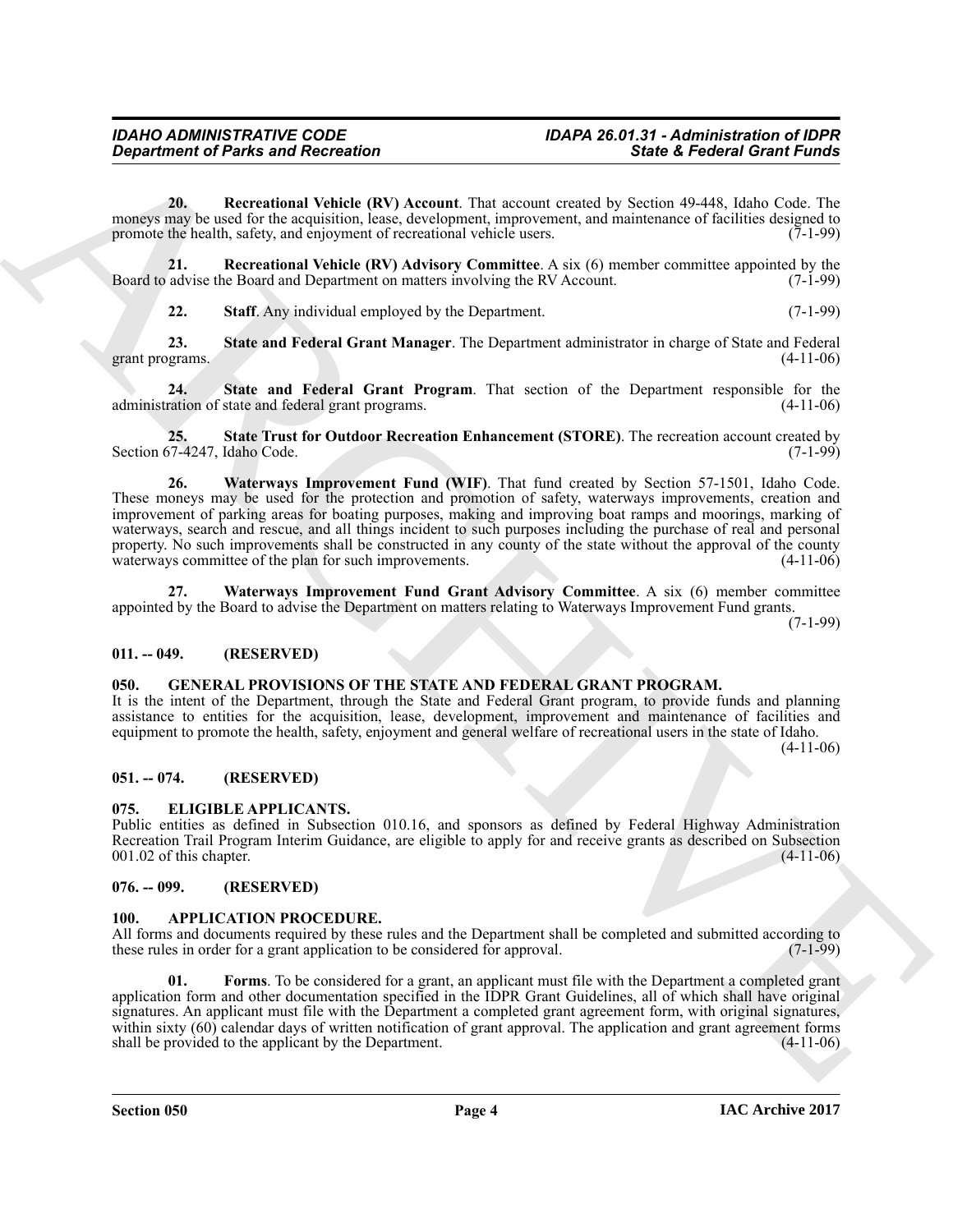# *IDAHO ADMINISTRATIVE CODE IDAPA 26.01.31 - Administration of IDPR*

<span id="page-4-8"></span>**02. Review**. The applicant or applicant's representative may review the project and all associated documentation with the Department prior to submitting the application to ensure the project and documentation meet the criteria of the State and Federal grant program. When possible, Department staff may perform an on-site visit to the project site for preliminary fact finding and to evaluate the viability and eligibility of the project. (4-11-06)

<span id="page-4-7"></span>**03. Public Comment**. The applicant shall submit to the Department proof of public comment regarding the project. Proof of public comment may include the results of public meetings, scoping of National Environmental Policy Act (NEPA) processes, individual contacts with recreationists and others that may be affected by the project, newspaper articles and/or other media releases which describe the project and request public input.

 $(4-11-06)$ 

<span id="page-4-6"></span>**04. Deadline**. The deadline for grant applications shall be established by the Department. The Department shall announce the availability of funds at least sixty (60) days prior to the deadline date for receipt of applications. (4-11-06) applications. (4-11-06)

# <span id="page-4-0"></span>**101. -- 149. (RESERVED)**

### <span id="page-4-10"></span><span id="page-4-1"></span>**150. ELIGIBILITY AND PRIORITY RATING OF PROJECTS.**

<span id="page-4-11"></span>Eligibility of all projects or applicants shall be determined by the State and Federal Grant Manager who shall consider relevant rules, statutes and past performance of the applicant. (4-11-06) relevant rules, statutes and past performance of the applicant.

**Since of Painting and Recording to the since the since**  $\mathbf{R}$  **and**  $\mathbf{R}$  **and**  $\mathbf{R}$  **and**  $\mathbf{R}$  **and**  $\mathbf{R}$  **and**  $\mathbf{R}$  **and**  $\mathbf{R}$  **and**  $\mathbf{R}$  **and**  $\mathbf{R}$  **and**  $\mathbf{R}$  **and**  $\mathbf{R}$  **and**  $\mathbf{R}$  **and**  $\mathbf{R}$  **01. Pre-Application Activities**. Projects, or any part thereof, either paid for by the grantee or completed prior to the grant application deadline date established by the Department, shall be ineligible for grant funding or to be considered as match. However, costs for design and engineering incurred within one (1) year prior to the application deadline date may be considered as match, provided they are listed as a scope element on the application. Recreational Trail Program projects, or any part thereof, completed prior to the execution of the project agreement shall be ineligible for grant funding or to be considered as match.  $(4-11-06)$ agreement shall be ineligible for grant funding or to be considered as match.

<span id="page-4-12"></span>**02. Priority Rating Criteria**. The Department and/or appropriate advisory committee shall establish project rankings by rating each eligible project using criteria established by the Board. Specific evaluation criteria shall be listed in the IDPR Grant Guidelines. shall be listed in the IDPR Grant Guidelines.

# <span id="page-4-2"></span>**151. -- 174. (RESERVED)**

### <span id="page-4-13"></span><span id="page-4-3"></span>**175. PROJECT TIME PERIOD.**

<span id="page-4-15"></span>**Grant Cycle**. Applications for ORMV Fund, RV Account, WIF, Motorbike Recreation Account (MRB), Cutthroat License Plate Fund, (CLP), Recreational Road and Bridge Fund (RRBF), or STORE shall be considered at least once each state fiscal year (July 1 through June 30) dependant upon adequate funding availability. Applications for RTP projects shall be considered at least once each federal fiscal year (October 1 through September 30) dependent upon adequate funding availability.  $30$ ) dependent upon adequate funding availability.

<span id="page-4-14"></span>**02. Expenditure of Grant Funds**. Except as herein provided, the grantee shall have only the designated state or federal fiscal year or years to expend grant funds. If the grant funds are not expended within the designated fiscal year or years, the grant shall be revoked unless the applicant requests and receives an extension of time from the Department. (4-11-06) time from the Department.

<span id="page-4-16"></span>**Requests for Extension**. A written request for an extension of the project period shall be received by the Department prior to the end of the project period. The State and Federal Grant Manager shall make the final determination of extensions. No project extension shall be granted for more than one (1) year, however, project extensions may be granted in consecutive years. (4-11-06) extensions may be granted in consecutive years.

## <span id="page-4-4"></span>**176. -- 199. (RESERVED)**

## <span id="page-4-9"></span><span id="page-4-5"></span>**200. AUTHORITY FOR FUNDING APPROVAL.**

Projects up to and including twenty thousand dollars (\$20,000) may be approved by the Director. Projects over twenty thousand dollars (\$20,000) shall be presented to the Board for approval. (4-11-06)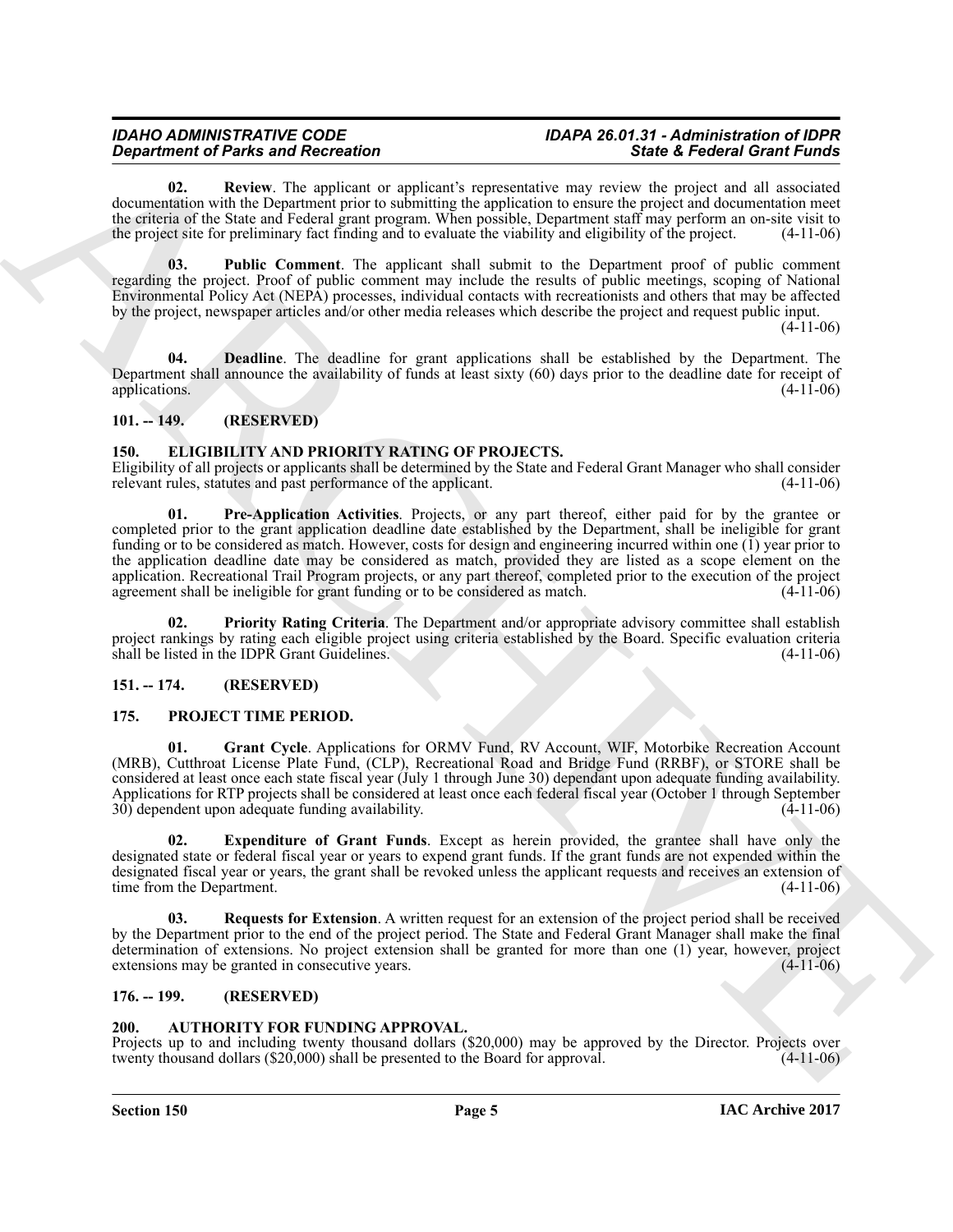<span id="page-5-3"></span>**01. Minor Cost Increases**. Cost increases of fifteen percent (15%) or less of the original grant amount proved by the Director. (4-11-06) may be approved by the Director.

<span id="page-5-2"></span>**02. Major Cost Increases**. Cost increases of more than fifteen percent (15%) of the original grant amount shall require the project be presented as a totally new proposal and compete through the general application process described herein. Should the revised project not receive approval for cost increase grant funding, the grantee shall be required to complete the scope of the project as originally proposed at its expense or return any project grant funds project grant funds project as originally proposed at its expense or return any project grant f funds paid to it so that the project may be canceled and the grant funds reallocated.

<span id="page-5-4"></span>**03. Waterways Improvement Fund Grant Limit**. The total sum of WIF grant funds approved to be used in any one (1) county may not exceed thirty percent (30%) of the total WIF grant funds approved to be used<br>statewide in any state fiscal year. (4-11-06) statewide in any state fiscal year.

# <span id="page-5-0"></span>**201. -- 249. (RESERVED)**

### <span id="page-5-5"></span><span id="page-5-1"></span>**250. DISBURSEMENT OF FUNDS.**

<span id="page-5-6"></span>**01. Allowable Costs**. Applicable Office of Management and Budget (OMB) cost principles, program regulations, and the terms of grant agreements shall be followed in determining the reasonableness and allowability<br>(7-1-99) of costs.  $(7-1-99)$ 

<span id="page-5-8"></span>**02. Documentation and System of Internal Controls**. The grantee shall maintain a system of internal controls in order to identify the source and disbursement of funds provided for all project costs and match by grant or project. Accounting records shall be supported by source documentation such as vouchers, canceled checks, invoices, payroll, time and attendance records, contract and sub-grant award documents, and other required billing forms.

(4-11-06)

<span id="page-5-9"></span>**03. Match**. Match is the donation of cash, product or service used to complete the grant project as l. The following types of match may be used: (4-11-06) approved. The following types of match may be used:

**a.** Force account labor and equipment, i.e., the use of the grantee's staff (labor) and equipment costs. Documentation of force account shall include: the name of each worker, dates worked, hourly rate of pay, number of hours worked, and the total cost by each person. Documentation of equipment costs shall include the type of equipment used, dates used, hourly rate value, number of hours used, how the hourly rate was determined, and total cost.  $\cot$ . (7-1-99)

**b.** Donated material that is used as match shall be reasonable and cannot exceed the costs of the materials to the donor or the market price at the time they are charged to the project, whichever is less. A detailed invoice marked "donation" or a letter from the donor shall be used as documentation of donated material. (7-1-99)

**c.** Donated Contract Labor. When an employer, other than the grantee, furnishes the services of an employee, these services are valued at the employee's regular rate of pay (not including fringe benefits and overhead costs). These services shall be for the same skill for which the employees is normally paid. Documentation shall<br>include the employee's name, dates worked, hourly rate, number of hours worked, and total cost. (7-1-99) include the employee's name, dates worked, hourly rate, number of hours worked, and total cost.

*Department of Parks and Recreation*<br> **Since 4 Federal General was also Recreates of this particular state 4 Federal General Words and the state state of the state state of the state of the state of the state of the sta d.** Rates for Volunteers. Skilled and unskilled shall be consistent with the rate regularly paid by the grantee for similar work or shall be consistent with those paid for similar work in the grantee's labor market. If the volunteer is professionally skilled and employed in the work he is performing on the project, the grantee may use the individual's normal wage rate. If the volunteer is unskilled and not professionally employed in the work he is performing the grantee shall value the donated labor at the national minimum wage rate. Documentation shall include the volunteer's name, date worked, hourly rate, number of hours worked, and total cost. (7-1-99)

<span id="page-5-7"></span>**04. Disbursement of Funds**. Except as provided in Subsection 250.05 herein, the Department shall authorize disbursement of funds allocated to a project on a reimbursement basis. This means that the grantee shall<br>initially pay all project costs and then seek reimbursement through the Department. (4-11-06) initially pay all project costs and then seek reimbursement through the Department.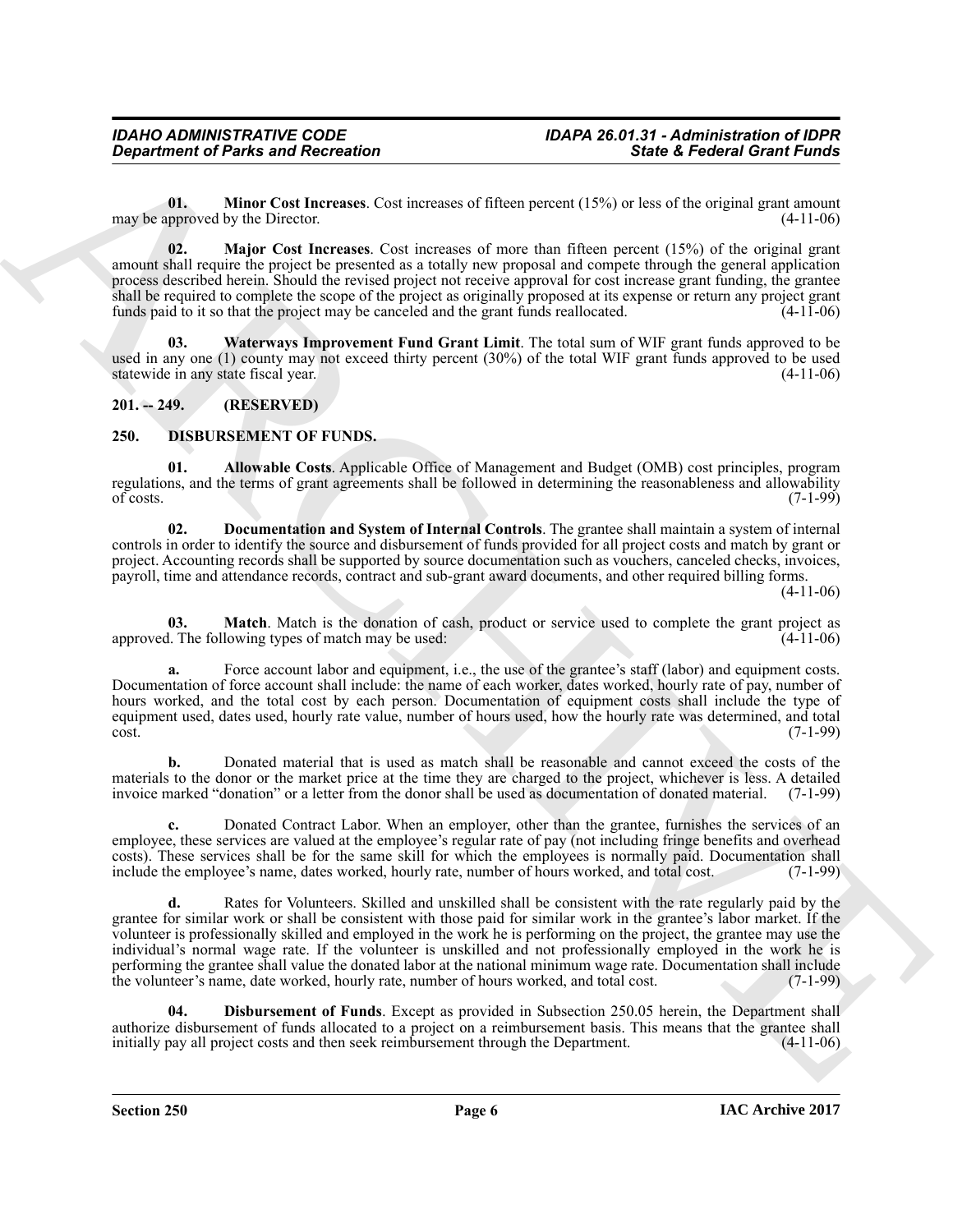#### *IDAHO ADMINISTRATIVE CODE IDAPA 26.01.31 - Administration of IDPR Department of Parks and Recreation*

**a.** General. Grantees shall use only the forms specified in this section, and such supplementary or ms as may from time to time be authorized by the Department. (7-1-99) other forms as may from time to time be authorized by the Department.

**b.** Request for Reimbursement. The grantee shall complete an Idaho Department of Parks & Recreation (IDPR), Request for Reimbursement/Close-out Report form certifying that the data is correct and submit the form to the State and Federal grant program with an original signature. (4-11-06) the form to the State and Federal grant program with an original signature.

**c**. Extend the Due Date. The Department may extend the due date of any financial report upon g a justified request from a grantee. receiving a justified request from a grantee.

**d**. Accounting Basis. Each grantee shall report program outlays and program income on a cash or asis pursuant to Generally Accepted Accounting Principles. (7-1-99) accrual basis pursuant to Generally Accepted Accounting Principles.

<span id="page-6-2"></span>**05. Cash Advances**. When approved for an advance grantees shall be paid in advance no sooner than thirty (30) days prior to project start, provided they maintain or demonstrate the willingness and ability to maintain procedures to minimize the time elapsing between the transfer of funds and their disbursement by the grantee.

(4-11-06)

**a.** Requesting an Advance. A disbursement of funds may be made on an advance basis by submitting an IDPR Request for Advancement form provided by the Department. Written Justification for an advance is required<br>unless there is a Memorandum of Understanding or Collection Agreement on file. (4-11-06) unless there is a Memorandum of Understanding or Collection Agreement on file.

<span id="page-6-6"></span>**b.** Interest Earned on Advances. Grantees and subgrantees shall promptly, at grant close-out, remit carned on advances to the Department. (7-1-99) interest earned on advances to the Department.

**Equation of Planetaria Check the state of the state of the state of the state of the state of the state of the state of the state of the state of the state of the state of the state of the state of the state of the state 06. Reporting**. Each grantee receiving grant funds that require reporting shall remit a complete activities report to the Department no later than January 31 of each year which shall cover the preceding calendar year and shall be on forms provided by the Department. Failure to report or poor performance indicated by the report may disqualify grantee from future grant application. (4-11-06) disqualify grantee from future grant application.

<span id="page-6-4"></span>**Grant Closeouts**. Within forty-five (45) days after the completion of the project, the grantee shall submit an IDPR Request for Reimbursement/Close-out form and immediately refund to the Department any balance<br>of unobligated cash advanced and interest earned. (4-11-06) of unobligated cash advanced and interest earned.

<span id="page-6-5"></span>**08. Record Retention**. The grantee shall retain all financial information referenced in these rules regarding a project for a time period of three (3) years from the date of the final grant payment, unless any litigation<br>or audit concerning the project has been started or announced. or audit concerning the project has been started or announced.

<span id="page-6-1"></span>**09. Audit Authority**. The Department shall have the right of access to any pertinent books, documents, papers, or other records of grantees which are pertinent to the grant, in order to make audits, examinations, excerpts, and transcripts. An audit of the award may result in the disallowance of costs incurred by the recipient and the establishment of a debt (account receivable) due the Department.  $(7-1-99)$ establishment of a debt (account receivable) due the Department.

<span id="page-6-3"></span>**10. Contingency Fund**. The Department may retain grant funds from each recreational program grant for the exclusive purpose of providing facilities or services. (7-1-99) account for the exclusive purpose of providing facilities or services.

### <span id="page-6-7"></span><span id="page-6-0"></span>**251. OFF-HIGHWAY VEHICLE LAW ENFORCEMENT FUND DISTRIBUTION.**

<span id="page-6-8"></span>**01. Deposits Into and Usage of Fund**. One dollar (\$1) of every off-highway vehicle certificate of number shall be deposited into the off-highway vehicle law enforcement fund. Moneys in this fund shall be paid out and used as follows: (4-11-15) and used as follows:

**a.** Sheriffs of counties with a current or an actively developing off-highway vehicle law enforcement program recognized by the Department shall receive moneys from the fund based upon the formula provided in this rule. (3-29-10) rule. (3-29-10)

**b.** A program shall be recognized as an off-highway vehicle law enforcement program if it is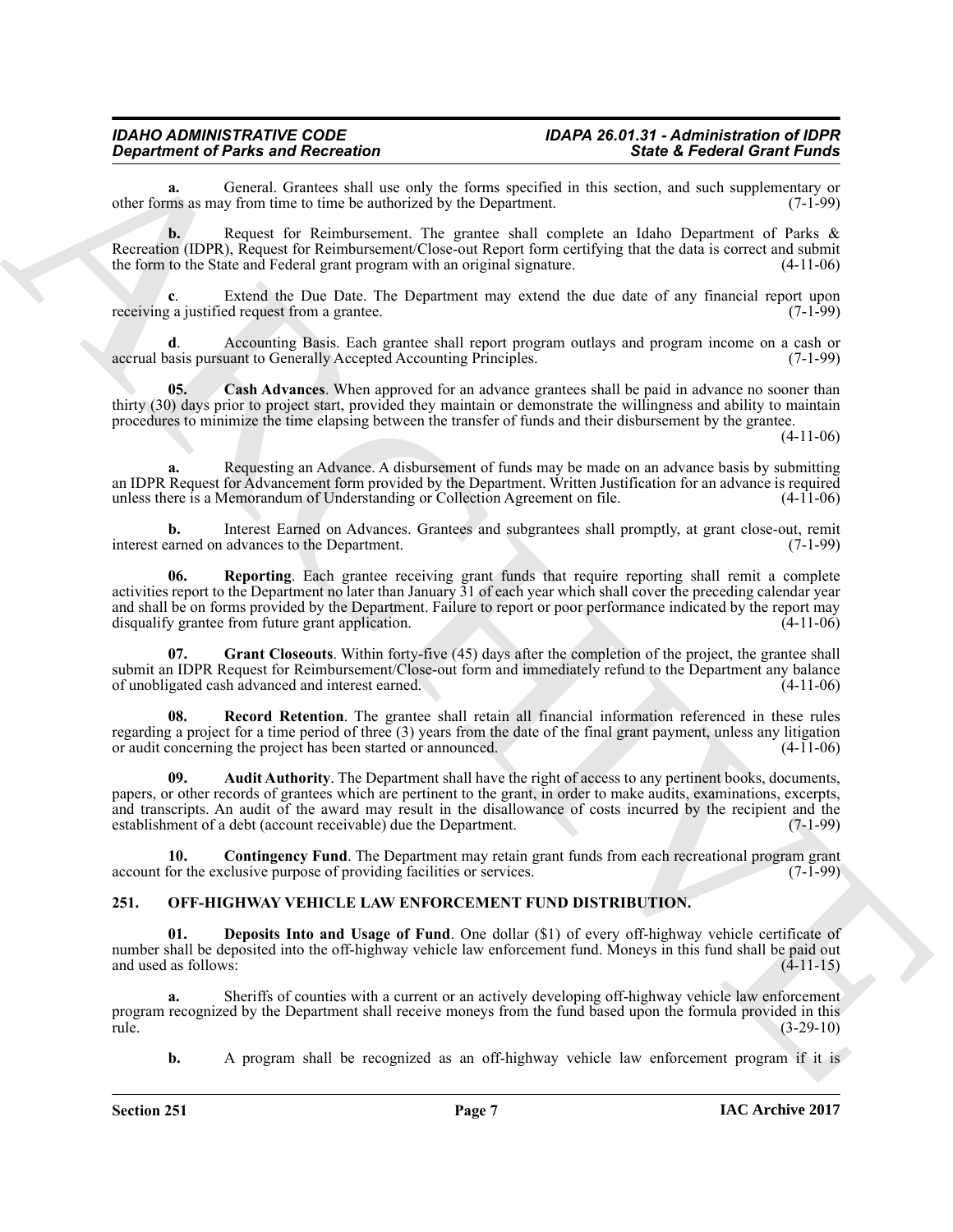# *IDAHO ADMINISTRATIVE CODE IDAPA 26.01.31 - Administration of IDPR*

sponsored by a county sheriff to promote off-highway vehicle safety, education, and law enforcement and is overseen by an advisory committee of three (3) or more individuals to include at least one (1) sheriff or deputy sheriff, one (1) motorbike representative, and one (1) all-terrain vehicle or utility type vehicle representative. (3-29-10)

**c.** The Department shall not withhold recognition of an off-highway vehicle law enforcement program unless it is clearly demonstrated that the program has not performed its off-highway vehicle enforcement duties within the past calendar year. An annual report of accomplishments of the previous calendar year by each participating sheriff shall be delivered to the Department by March 1 of each year and shall include: (3-29-10)

|                   | The number of citations issued;        | $(3-29-10)$ |
|-------------------|----------------------------------------|-------------|
| ii.               | Assistance calls responded to;         | $(3-29-10)$ |
| iii.              | Off-highway vehicle contacts made; and | $(3-29-10)$ |
| $\overline{1}V$ . | Safety classes held.                   | $(3-29-10)$ |

**d.** Money from the off-highway vehicle law enforcement fund shall be used to defray costs for enforcement by sheriffs' offices pertaining to the use of all terrain vehicles, motorbikes, specialty off-highway vehicles, and utility type vehicles as defined in section 67-7101, Idaho Code.  $(3-29-10)$ 

**e.** Money in the off-highway vehicle law enforcement fund shall be used by the Department for the purpose of defraying costs of off highway vehicle related law enforcement activities that are conducted by a county sheriff's office and for no other purpose. Defrayable costs shall include: (3-29-10) sheriff's office and for no other purpose. Defrayable costs shall include:

i. Wages (including overtime wages) of county sheriff's deputies directly engaged in off-highway aw enforcement, as described in this Section; (3-29-10) vehicle law enforcement, as described in this Section;

ii. Wages for court appearances pertaining to violations of Idaho law pertaining to off-highway as described in this Section; and (3-29-10) vehicles, as described in this Section; and (3-29-10)

<span id="page-7-0"></span>iii. Direct costs to the sheriff's office required to facilitate the enforcement of off-highway vehicle luding vehicle purchase costs, fuel costs, supply costs and vehicle maintenance costs. (3-29-10) laws, including vehicle purchase costs, fuel costs, supply costs and vehicle maintenance costs.

**Experiment of Paintings in American** Chinacter Controlling (and Experiment of the Experiment of The Experiment of the Experiment of the Experiment of the Experiment of the Experiment of the Experiment of the Experiment o **02. Annual Notification of Qualifying Offices**. Each year no later than April 1, the Department shall notify the Idaho Sheriffs' Association in writing regarding which sheriff's offices are recognized by the Department as qualifying for enforcement funding under Section 67-7126, Idaho Code, and the balance of the off-highway vehicle law enforcement fund. It shall be the responsibility of each sheriff's office to provide information regarding its off-highway vehicle enforcement program in order for the Department to determine whether it recognizes the program. A sheriff's office shall have fourteen (14) days to request reconsideration of the Department's decision withholding recognition, and the Department shall act upon such request within fourteen (14) days. (3-29-10) withholding recognition, and the Department shall act upon such request within fourteen  $(14)$  days.

<span id="page-7-1"></span>**03.** Formula for Distribution of Funds. The Department shall distribute the funds in the off-highway aw enforcement fund based on the following formula: (3-29-10) vehicle law enforcement fund based on the following formula:

**a.** Total federal acres with reference to the Payments in Lieu of Taxes (PILT) number for each eligible county minus large tracts of land not open to off-highway vehicle use. The result is the total off-highway vehicle opportunity on federal public land for that county. (3-29-10)

**b.** Calculate the percentage of the total off-highway vehicle opportunity on federal public land for ible county as compared to the entire state.  $(3-29-10)$ each eligible county as compared to the entire state.

**c.** Multiply this percentage by point zero six (0.6) to get sixty percent (60%) of the value. (3-29-10)

**d.** Calculate the percentage of off-highway vehicle certificate of number designations for each eligible s compared to the entire state.  $(4-11-15)$ county as compared to the entire state.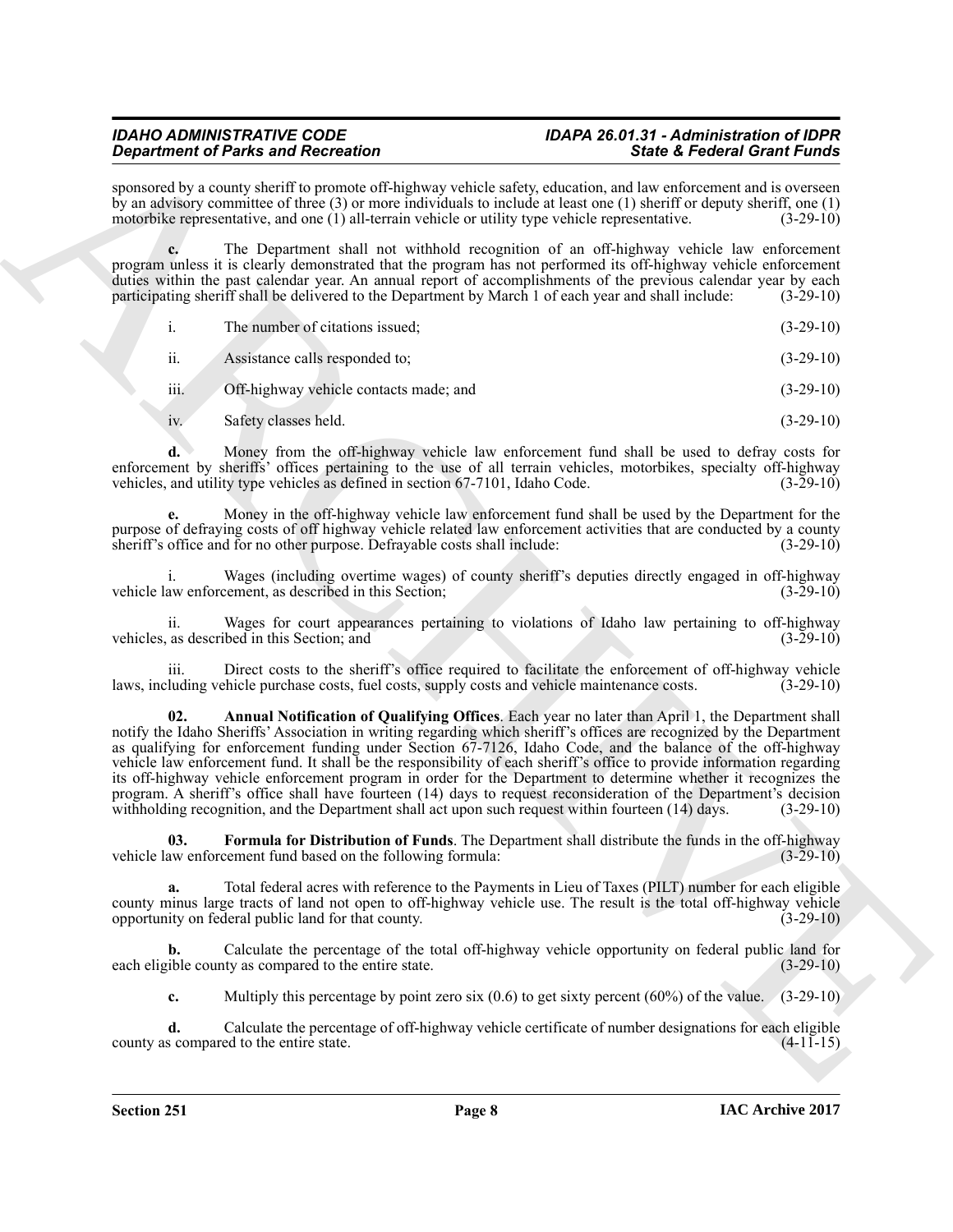# *IDAHO ADMINISTRATIVE CODE IDAPA 26.01.31 - Administration of IDPR*

<span id="page-8-12"></span>**e.** Multiply this percentage by point zero four (0.4) to get forty percent (40%) of the value. (3-29-10)

**f.** Add the sixty percent (60%) value from the total off-highway vehicle opportunity on federal public land to the forty (40%) value of the off-highway vehicle certificates of number. This total will be the percentage of the off-highway vehicle law enforcement funds for which the individual county is eligible.

(4-11-15)

**04. Distribution of Funds Not Used**. For the off-highway vehicle law enforcement funds that are not allocated to a county because they do not have an off-highway vehicle enforcement program as described by this rule, or for funds from undesignated certificates of number, the funds return to the off-highway vehicle law enforcement fund. Any undistributed money shall be allocated as follows:  $(4-11-15)$ fund. Any undistributed money shall be allocated as follows:

Fifty percent (50%) of the unallocated money shall be distributed as per the distribution formula<br>(3-29-10)<br>(3-29-10) previously listed; and

**b.** Fifty percent (50%) of the unallocated money shall be held by the Idaho Sheriff's Association to be emphasis areas of off-highway vehicle law enforcement. (3-29-10) used for emphasis areas of off-highway vehicle law enforcement.

<span id="page-8-11"></span>**Annual Audit**. All counties that receive off-highway vehicle law enforcement funding are subject of the expenditure of the funds. to an annual audit of the expenditure of the funds.

# <span id="page-8-0"></span>**252. -- 299. (RESERVED)**

#### <span id="page-8-2"></span><span id="page-8-1"></span>**300. GRANTEE OBLIGATIONS.**

<span id="page-8-8"></span>**01. Project Completion**. Except as herein proved, upon approval of a grant application the grantee shall be obligated to complete all elements of a project as described on the approved grant application, grant agreement, or approved amendment.

<span id="page-8-9"></span>**02. Project Management**. Except as herein provided, upon approval of a grant application the grantee shall ensure adequate management of the project as specified in the approved grant application or grant agreement.

(4-11-06)

<span id="page-8-5"></span>**03. Grant Modification**. Only for good cause, and upon the submission of detailed justification shown in writing and approval by the State and Federal Grant Manager may the terms and obligations of the grant application or grant agreement be modified. (4-11-06) application or grant agreement be modified.

<span id="page-8-6"></span>**04. Maintenance and Operation**. Real property, physical facilities and equipment funded by a grant shall be maintained and operated in the condition or state equivalent to that existing when such facility was completed<br>or property or equipment purchased, normal wear and tear excepted. (4-11-06) or property or equipment purchased, normal wear and tear excepted.

<span id="page-8-10"></span><span id="page-8-4"></span>**05. Public Use/Nondiscrimination**. Physical facilities and real property purchased in whole or in part with grant moneys shall be available for public use regardless of race, color, religion, national origin, gender, age, or disability. Facilities constructed with grant moneys shall meet the requirements as set by the Americans with Disabilities Act Guidelines. (4-11-06) Disabilities Act Guidelines.

**Department of Parks and Recreation**<br>
Madely the action of the state of the state of the State of Parks and Recreations . Since  $\Delta E$  results the state of the state of the state of the state of the state of the state of t **06. Fees And Donations**. Except as herein provided, fees may be charged or donations subscribed for the use of or access to facilities or real property developed or purchased with grant funds at a level commensurate with the costs of maintenance and upkeep of the facility or real property with the approval of the Board. Fees may be charged or donations subscribed for special events of limited duration at the facility when approved by the Department. (4-11-06) Department.

**07. Acknowledgment of Funding Assistance**. Grantee shall post and maintain appropriate permanent signs or decals upon project sites or equipment acknowledging funding assistance from the appropriate grant fund<br>and the Department upon start of the project or purchase of equipment. (4-11-06) and the Department upon start of the project or purchase of equipment.

<span id="page-8-7"></span><span id="page-8-3"></span>**08. Notice Of Numbering Requirements**. Off-Road Motor Vehicle Account project applicants and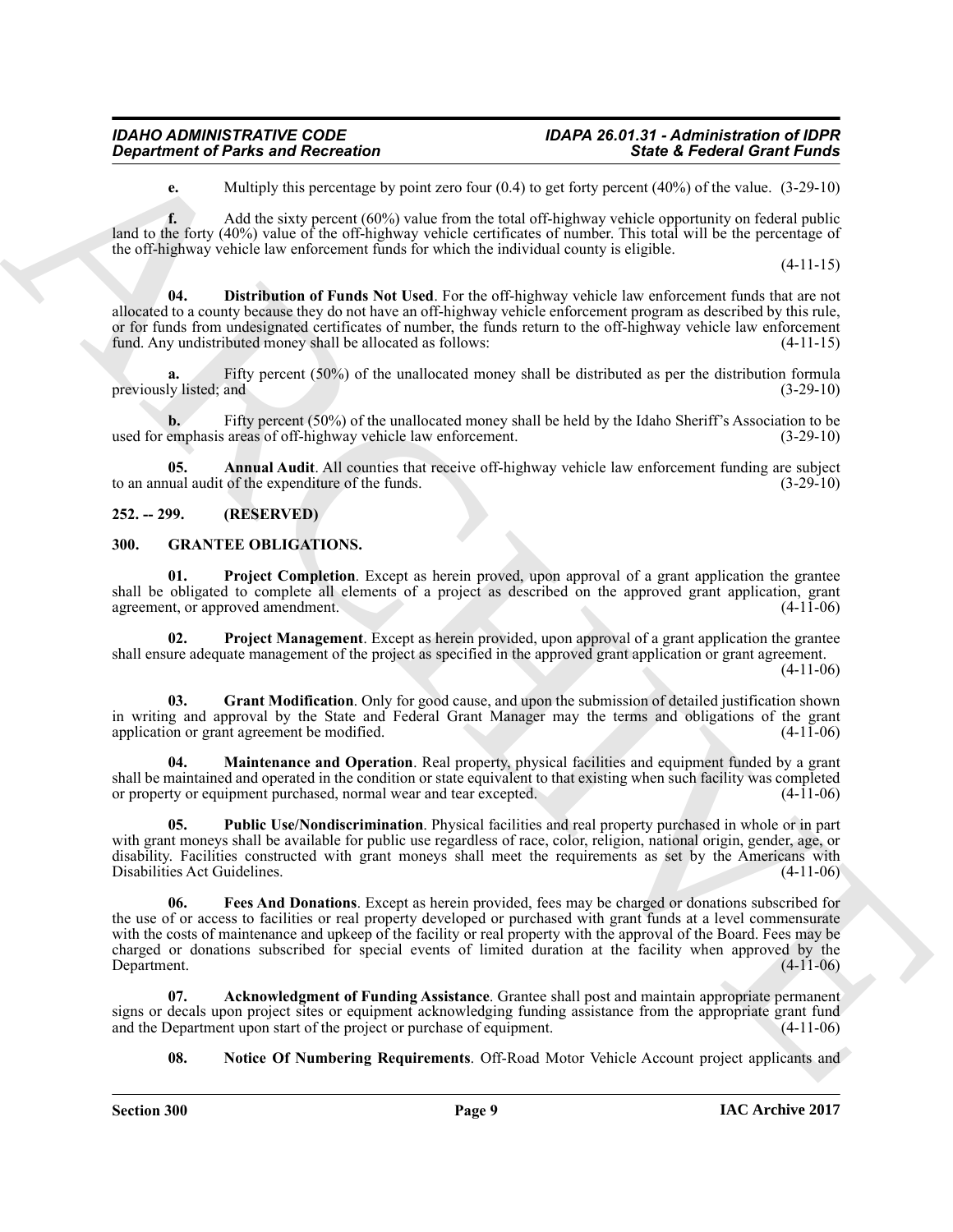sponsors shall be responsible for posting a written notice of the requirement of applicable certificate of number<br>requirements and enforcing such requirements for special events as well as general use. (4-11-15) requirements and enforcing such requirements for special events as well as general use.

<span id="page-9-8"></span>**09. Project Liability**. Grantees, through a signed agreement, shall assume all project liability and hold the Department harmless. (4-11-06)

<span id="page-9-9"></span><span id="page-9-7"></span>**10. Purchase and Bidding Requirements**. The grantee shall follow all local, state and federal laws pertaining to the expenditure of public funds.

**Since the relation of the since the since the symphony of the second Grand Control of the symphony of the symphony of the symphony of the symphony of the symphony of the symphony of the symphony of the symphony of the sy 11. Permits**. The grantee shall legally acquire all required local, state and federal permits for the construction or development of the project before grant funds shall be expended. Construction shall comply with the then current codes and standards as set by the Uniform Building Code, Uniform Plumbing Code, and the National Electrical Code.

<span id="page-9-6"></span>**12. Failure to Comply**. Failure by the grantee to comply with such terms and obligations as set forth in the approved grant application or grant agreement shall result in the immediate revocation of an approved grant or shall constitute a conversion pursuant to Section 350 of this chapter, as applicable. (4-11-06) shall constitute a conversion pursuant to Section 350 of this chapter, as applicable.

### <span id="page-9-0"></span>**301. -- 349. (RESERVED)**

#### <span id="page-9-10"></span><span id="page-9-1"></span>**350. PROJECT CONVERSIONS.**

No grant funded project shall, without the prior written approval of the Board, be converted to uses other than for the authorized purposes specified in the original grant application or grant agreement. (4-11-06) authorized purposes specified in the original grant application or grant agreement.

<span id="page-9-11"></span>**01. Approval of a Conversion**. The Board shall approve a conversion only when the grant moneys spent on the project can be returned to the appropriate grant fund or the grantee can provide an immediate substitution of other projects of at least equal current fair market value and of reasonably equivalent recreational usefulness and  $\lambda$ location.  $(4-11-06)$ 

<span id="page-9-13"></span>**02. Resolving a Conversion**. If there is a project conversion, the grantee is responsible for repaying the appropriate grant fund an amount determined by investment amortization through use, project life expectancy, and depreciation or appreciation of the facilities or equipment. (4-11-06) and depreciation or appreciation of the facilities or equipment.

<span id="page-9-12"></span>**03. Conversion Requests**. Project conversion requests shall be in writing by the grantee prior to any on attempts. (7-1-99) conversion attempts.

#### <span id="page-9-2"></span>**351. -- 399. (RESERVED)**

#### <span id="page-9-18"></span><span id="page-9-3"></span>**400. RESPONSIBILITY FOR EQUIPMENT.**

Motorized equipment purchased with grant funds shall become property of the grantee. Such units of motorized equipment shall be subject to Subsection 250.06 and Section 350 of this chapter. (4-11-06) equipment shall be subject to Subsection 250.06 and Section 350 of this chapter.

### <span id="page-9-4"></span>**401. -- 449. (RESERVED)**

#### <span id="page-9-16"></span><span id="page-9-14"></span><span id="page-9-5"></span>**450. REAL PROPERTY.**

**01. Appraisals**. A real estate appraisal is required for all real property to be acquired with grant funds. All appraisals shall be prepared according to Department procedures. The appraisal shall be paid for by the grantee, but may be included as part of eligible project costs. The selection of the appraiser shall be approved by the Department. (4-11-06)

<span id="page-9-15"></span>**02. Appraisal Review**. The Department shall review appraisals as necessary. Any appraisal report which does not meet content requirements or use correct analysis procedures shall be corrected to the satisfaction of the Department. All costs shall be covered by the grantee. (4-11-06) the Department. All costs shall be covered by the grantee.

<span id="page-9-17"></span>**03. Negotiated Price**. An approved appraisal is an acceptable estimate of property value. The negotiation between a willing seller and a willing buyer may set a price which is higher than the appraisal, and this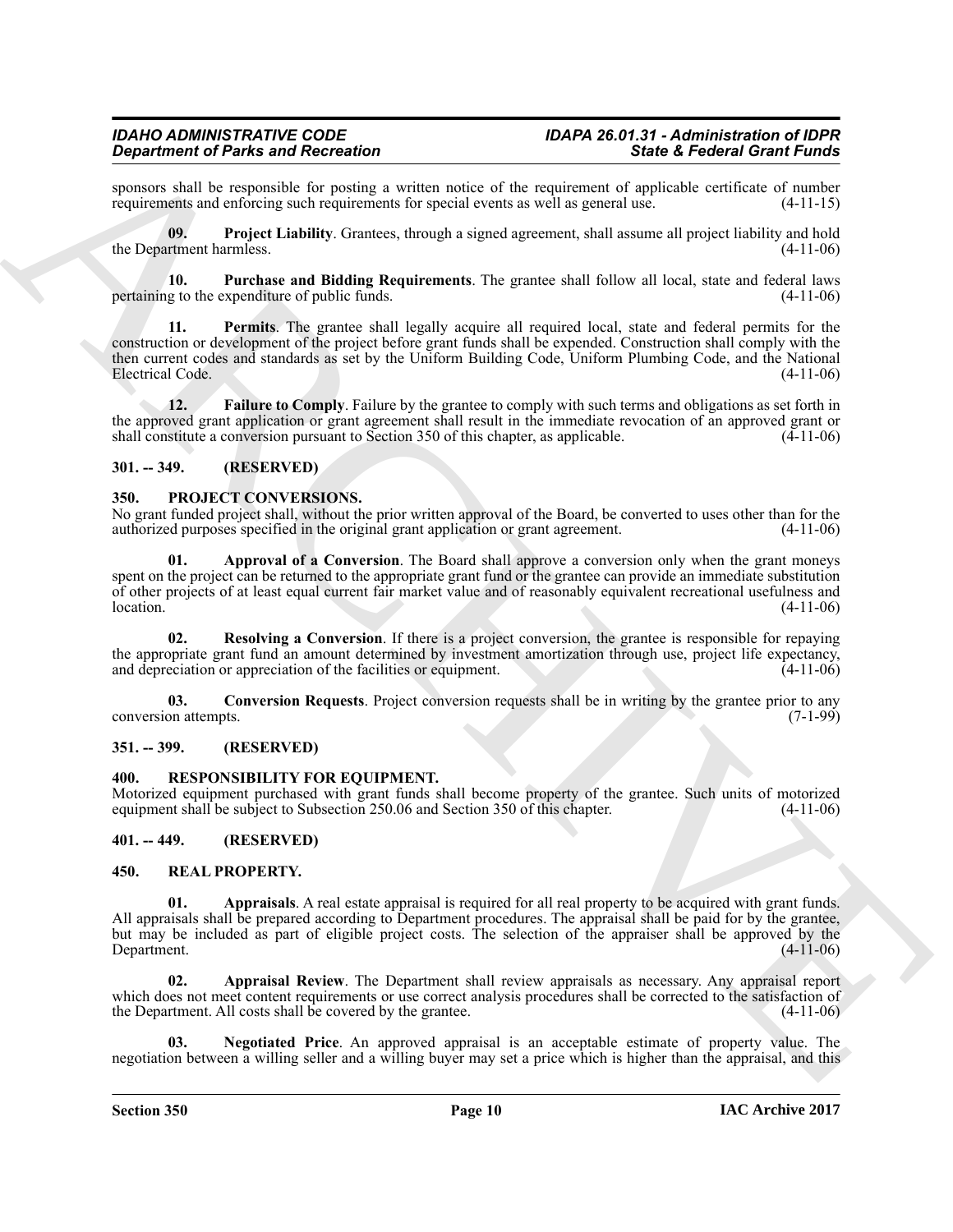# *IDAHO ADMINISTRATIVE CODE IDAPA 26.01.31 - Administration of IDPR*

<span id="page-10-1"></span>value can be considered along with the appraised value in establishing the reasonable limits of assistance. If the grantee believes the negotiated price is a better indication of market value, yet is higher that the appraised value, a detailed statement of this difference shall be submitted to the Department. (4-11-06)

Being chemical of the state of the company collect a state<br>helm on the control of the state of the state of the state of the state of the late of the state of the state of the state of the state of the state of the state **04. Adequate Title and Public Access**. The grantee shall have clear title to, or adequate control and tenure of, the real property (land, land improvement, structures, and appurtenances) to be developed. The term "adequate control and tenure" of real property means a lease or an easement that provides the grantee sufficient control over the real property to permit the proposed development and use for a period of at least twenty-five (25) years from the date of application, unless specifically approved in writing by the Department for a shorter term. The grantee shall list all outstanding rights or interests held by others in the real property to be developed. If access to the real property to be developed is over private property, then the grantee shall describe the provisions made to ensure adequate public access. In the event the real property becomes unusable for its intended purposes or if such use ceases, the grantee shall be responsible for conversion of the project as described in Section 350 of this chapter.

 $(4-11-06)$ 

<span id="page-10-2"></span>**05.** Limitations on Use. Property rights obtained with grant funds shall be free of all reservations or ances which would limit the use of the site disproportionate to the public benefit.  $(4-11-06)$ encumbrances which would limit the use of the site disproportionate to the public benefit.

<span id="page-10-0"></span>**451. -- 999. (RESERVED)**